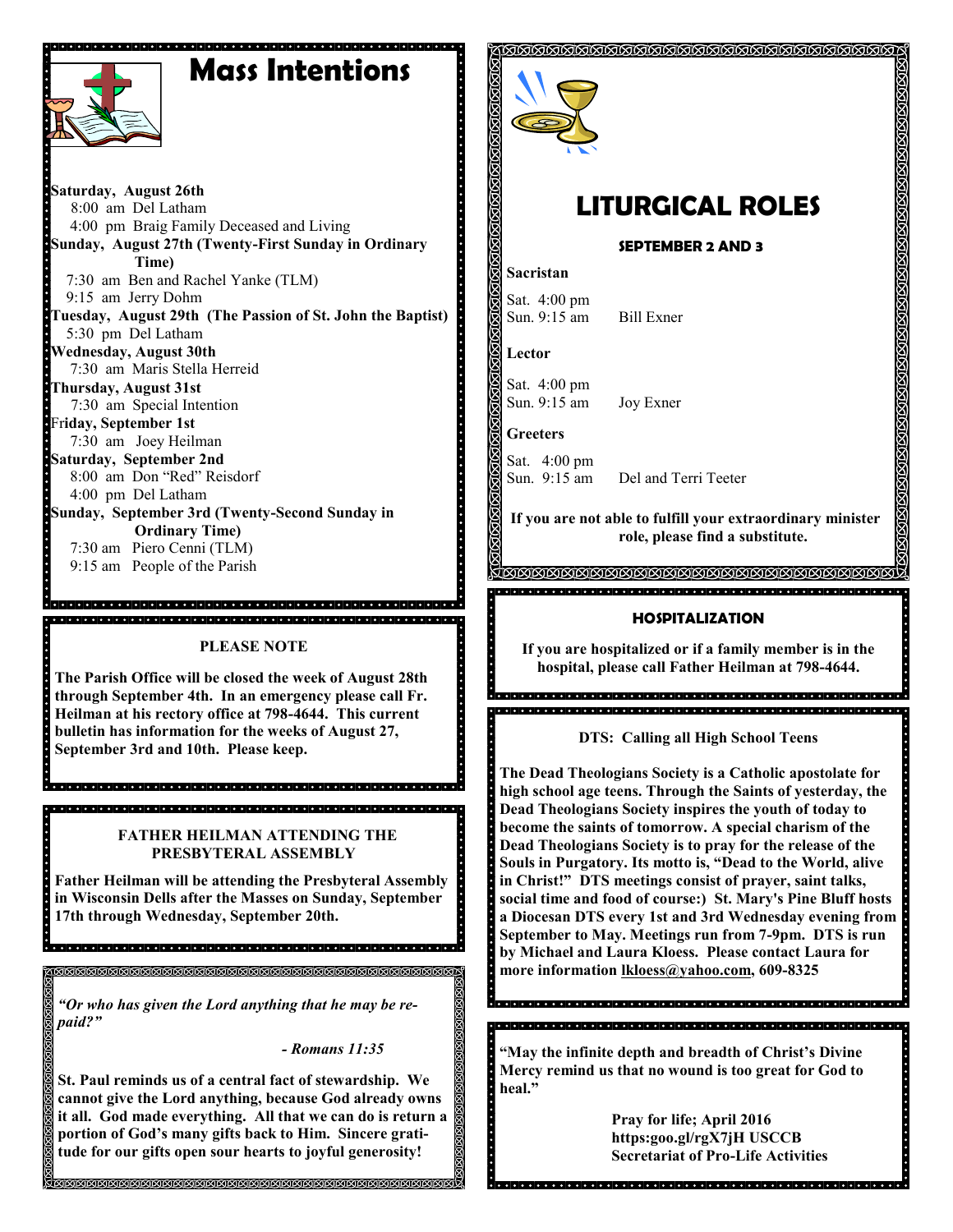# **21ST, 22ND , 23RD SUNDAYS IN ORDINARY TIME August 27, September 3 and 10, 2017**

# .<br>2009 - 2009 - 2009 - 2009 - 2009 - 2009 - 2009 - 2009 - 2009 - 2009 - 2009 - 2009 - 2009 - 2009 - 2009 - 2009

## **RESPECT LIFE RETREAT**

**SEPTEMBER 15 AND 16 DURWARD'S GLEN RETREAT CENTER, BARABOO LED BY FR. ERIC STERNBERG \$80.00 FOR OVERNIGHT ROOM \$30 FOR COMMUTERS TO RESERVE YOUR PLACE OR FOR MORE INFORMATION CONTACT MARIE LINS: marielins@hotmail.com**

# **CATHOLIC EDUCATION SCHOLARSHIPS**

**The Parish Finance Council has approved a continuation of the Catholic Education Scholarship Program for the 2017- 2018 school year. Once again a \$500 scholarship is available to students attending a Catholic School, Seminarians and those enrolled as a Novice. A \$250 scholarship is available for Holy Family Home Schoolers.**

**As in the past, scholarships are subject to availability of funds and final approval of the Parish Finance Council. Please contact Mary Lou to obtain an application , which provides more detail on the scholarship availability.** 

## **THANK YOU**

**The Human Concerns Committee recently delivered 70 pounds of Food to the Mount Horeb Area Food Pantry. Thank you to all who generously give to this important community outreach program. The Food Pantry clients include needy families and senior citizens in the area.** 

> **PARENTS, PLEASE GET YOUR RELIGIOUS EDUCATION ENROLLMENT FORMS IN BY SEPTEMBER 3RD.**

#### **IN THE AREA**

<u>a el argela de al de de al de al del argela de al del argela de al de de al de al de al de al de al de al</u>

- **Sept.1 Fish Fry, St. Luke's Church Plain 5 to 8pm**
- **Sept. 9 Waterloo American Legion Car Show Food and Refreshments, Music, Raffles and more. For more information: 920-478-3620.**
- **Sept. 16 Hill and Valley Antique Auto and American Show, Baer Park, Cross Plains 6:45 am to 3:30 pm Pancake Breakfast - 6:45 to 10:15 am. Food Concessions 10:30 am to 2 pm.**

# , a de del del de la ciencia de la ciencia de la ciencia de la ciencia de la ciencia de la ciencia.

### **DAY OF REMEMBERANCE FOR ABORTED CHILDREN**

**The Fifth Annual National Day of Remembrance for Aborted Children will take place across the country on September 9, 2017. Priest for Life sponsors the day along with the Pro-Life Action League and Citizens for a Pro-Life Society.** 

**Pro-Life groups and individuals organize prayer services at 52 gravesites of aborted babies across the country, and at dozens of other memorial locations in the 50 states.**

**To find a memorial or to find out about organizing an event, go to: www.AbortionMemorials.com,**

#### **PRIESTS FOR OUR FUTURE CAMPAIGN**

**In today's Bulletin you will find a monthly update on The Priests for our Future Campaign. To date, St. Mary Pine Bluff Parish has pledged \$246,635.00 and collected \$142,564.00. Please continue to remember the spirit of the campaign and the prayerful consideration that compelled so may of us to make a sacrificial gift to ensure future priests will be available for our diocese.** 

### **BULLETIN SPONSOR THIS WEEK THE SHOE BOX**



# **Collection Report August 20, 2017**

|                     | Actual     | <b>Budget</b>                 | <b>Variance</b> |
|---------------------|------------|-------------------------------|-----------------|
| Weekly              | \$4,802.00 | \$4,350.00                    | \$452.00        |
| <b>Year to Date</b> |            | $$26,643.95 \quad $29,850.00$ | (S1,206.05)     |

## **THANK YOU FOR USING YOUR ENVELOPES**